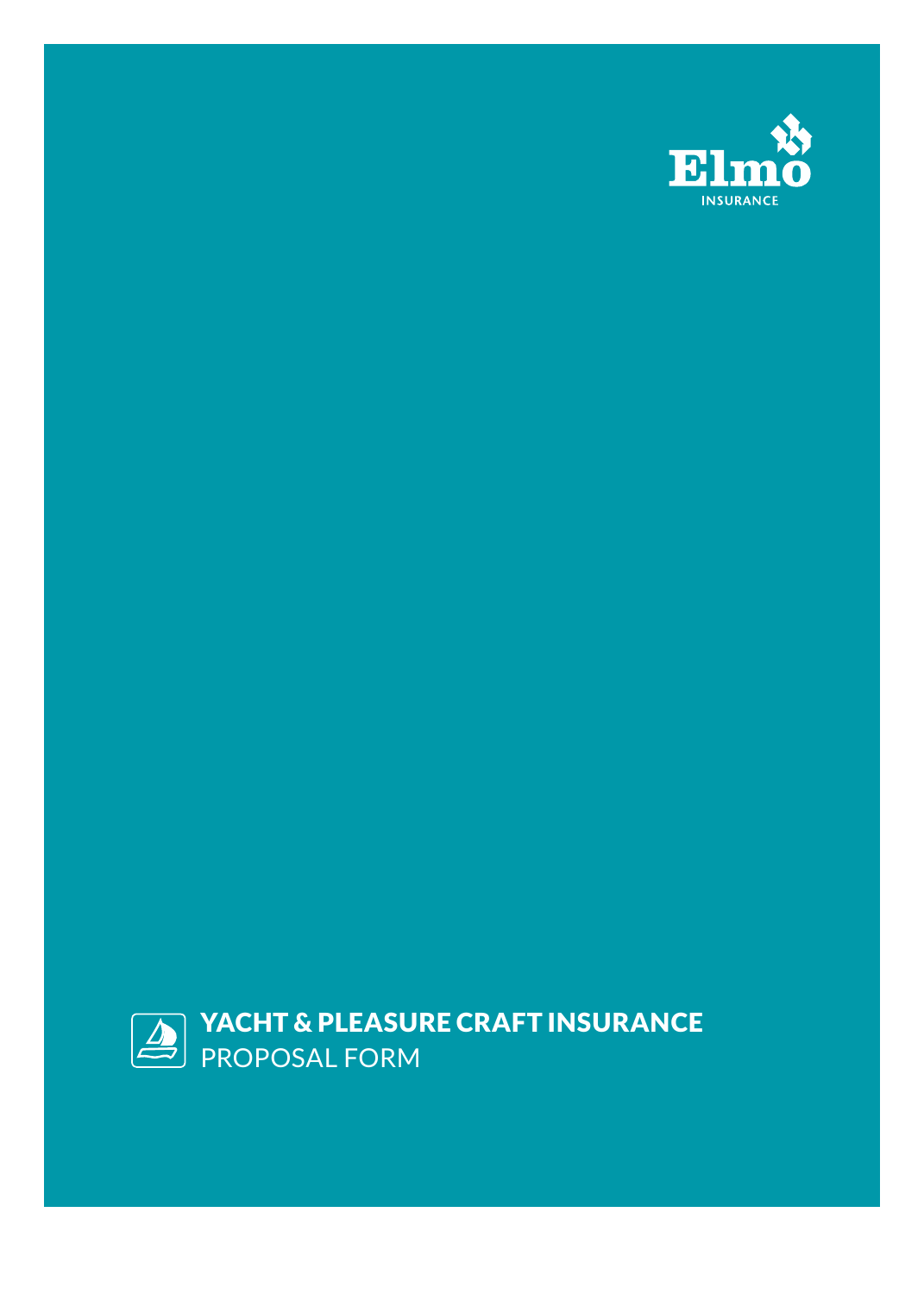#### **Important Notes:** Please ensure that block capitals are used in all sections of the proposal form.

Commencement of this policy will be confirmed by a policy certificate. Payment of premium does not mean that the cover is in force. If you have any queries when completing this form please call us on 2343 0000 or email us on boats@elmoinsurance.com

| <b>1. POLICY HOLDER'S DETAILS</b>                    |                                                                                                     |                                                                                  |               |
|------------------------------------------------------|-----------------------------------------------------------------------------------------------------|----------------------------------------------------------------------------------|---------------|
| Name and surname/<br>Company name                    |                                                                                                     |                                                                                  | ID number     |
| Passport Number                                      | Date of Issue                                                                                       | <b>Expiry Date</b>                                                               | Issue Country |
| Address                                              |                                                                                                     | Company<br>registration number<br>VAT registration<br>number<br>Telephone number |               |
| Date of birth                                        |                                                                                                     | Mobile number                                                                    |               |
| Occupation                                           |                                                                                                     | Email address                                                                    |               |
| 2. CHOOSE YOUR COVER                                 |                                                                                                     |                                                                                  |               |
| Own Damage and Third Party Liability                 | $\bigcirc$                                                                                          | Third Party Liability Only  O                                                    |               |
| <b>3. CRAFT DETAILS</b>                              |                                                                                                     |                                                                                  |               |
| Name of craft                                        |                                                                                                     | Registration number                                                              |               |
| Make and model                                       |                                                                                                     | Year of build                                                                    |               |
| Type of craft                                        |                                                                                                     | Material of craft                                                                |               |
| Overall length                                       |                                                                                                     | Beam                                                                             |               |
| Year purchased                                       |                                                                                                     | Price purchased                                                                  |               |
| Was the craft professionally built or amateur built? |                                                                                                     |                                                                                  |               |
|                                                      | Note: If the craft is amateur built or older than 15 years, please attach a condition/value report. |                                                                                  |               |

| 4. TENDER DETAILS               |               |  |
|---------------------------------|---------------|--|
| Registration<br>number (if any) | Year of build |  |
| Manufacturer                    | Beam          |  |
| Overall length                  |               |  |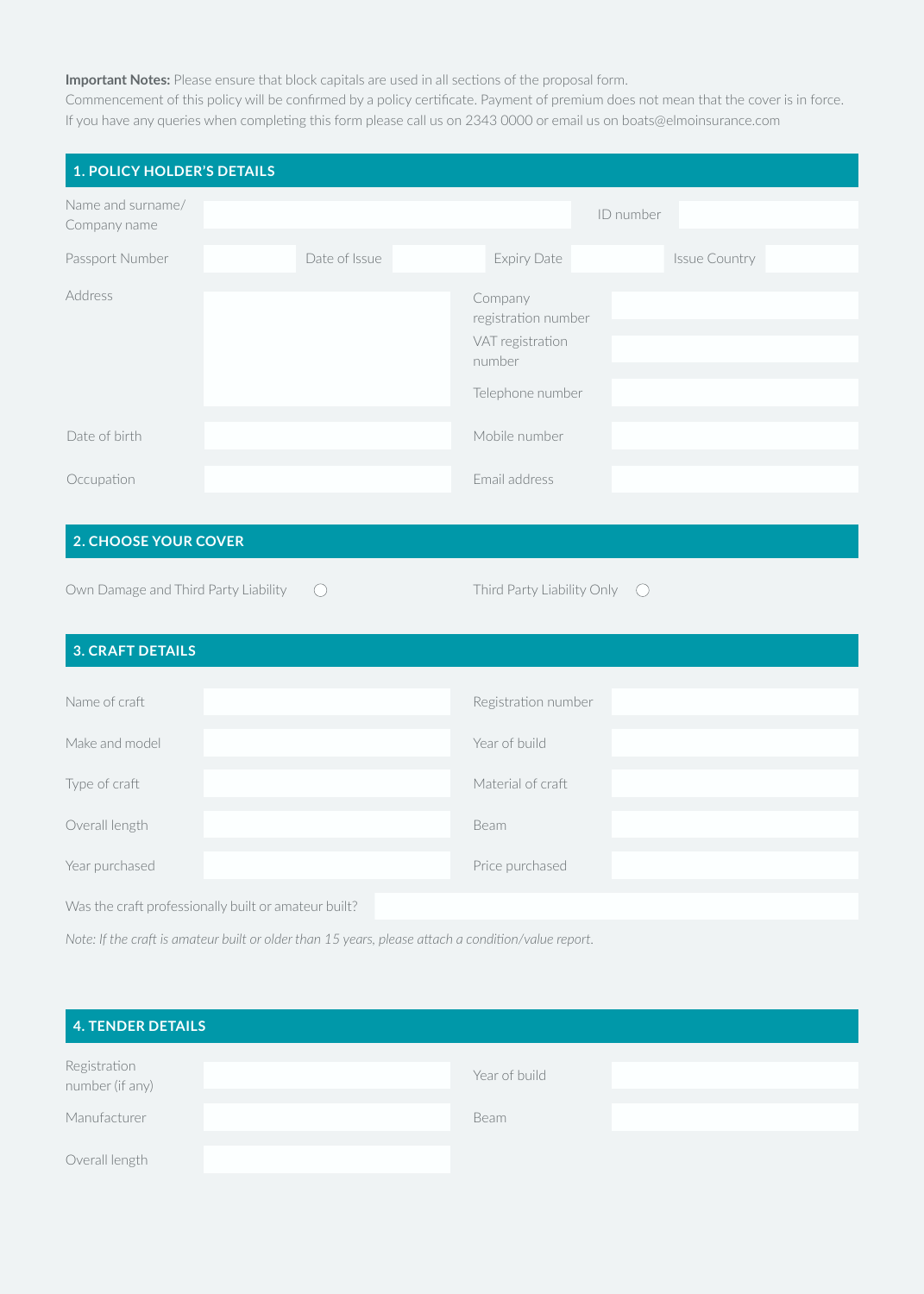| <b>5. ENGINE DETAILS</b>                       |                                                                |                                  |       |               |      |
|------------------------------------------------|----------------------------------------------------------------|----------------------------------|-------|---------------|------|
|                                                | Make                                                           | Year of make                     | HP    | Serial number | Fuel |
| Outboard 1                                     |                                                                |                                  |       |               |      |
| Outboard 2                                     |                                                                |                                  |       |               |      |
| Inboard 1                                      |                                                                |                                  |       |               |      |
| Inboard 2                                      |                                                                |                                  |       |               |      |
| Outboard to tender                             |                                                                |                                  |       |               |      |
|                                                | Please state the maximum speed of the craft with these engines |                                  | knots |               |      |
| <b>6. NAVIGATION LIMITS</b>                    |                                                                |                                  |       |               |      |
| Maltese territorial waters                     | Other $\bigcirc$<br>$\bigcirc$                                 | Please specify                   |       |               |      |
| 7. BERTH                                       |                                                                |                                  |       |               |      |
|                                                | Where and when will the craft be moored when in-commission?    |                                  |       |               |      |
| Marina                                         | From                                                           |                                  |       | To            |      |
|                                                |                                                                |                                  |       |               |      |
| Mooring                                        | From                                                           |                                  |       | To            |      |
| Ashore when not in use                         | Yes $\bigcirc$<br>$No$ $\bigcirc$                              | Where will the craft be laid-up? |       |               |      |
| <b>8. SUMS TO BE INSURED</b>                   |                                                                |                                  |       |               |      |
|                                                | Hull & equipment including inboard engine(s) (if any)          |                                  |       |               |      |
| Outboard engine(s)                             |                                                                |                                  |       |               |      |
| Special equipment:                             |                                                                |                                  |       |               |      |
| Dinghy/tender to parent craft                  |                                                                |                                  |       |               |      |
| Outboard engine to dinghy/tender               |                                                                |                                  |       |               |      |
| Trailer                                        |                                                                |                                  |       |               |      |
| Personal effects: (single article limit € 250) |                                                                |                                  |       |               |      |
| Medical expenses                               |                                                                |                                  |       |               |      |
| <b>Total Sum Insured</b>                       |                                                                |                                  |       |               |      |
| Limit of Liability                             |                                                                |                                  |       |               |      |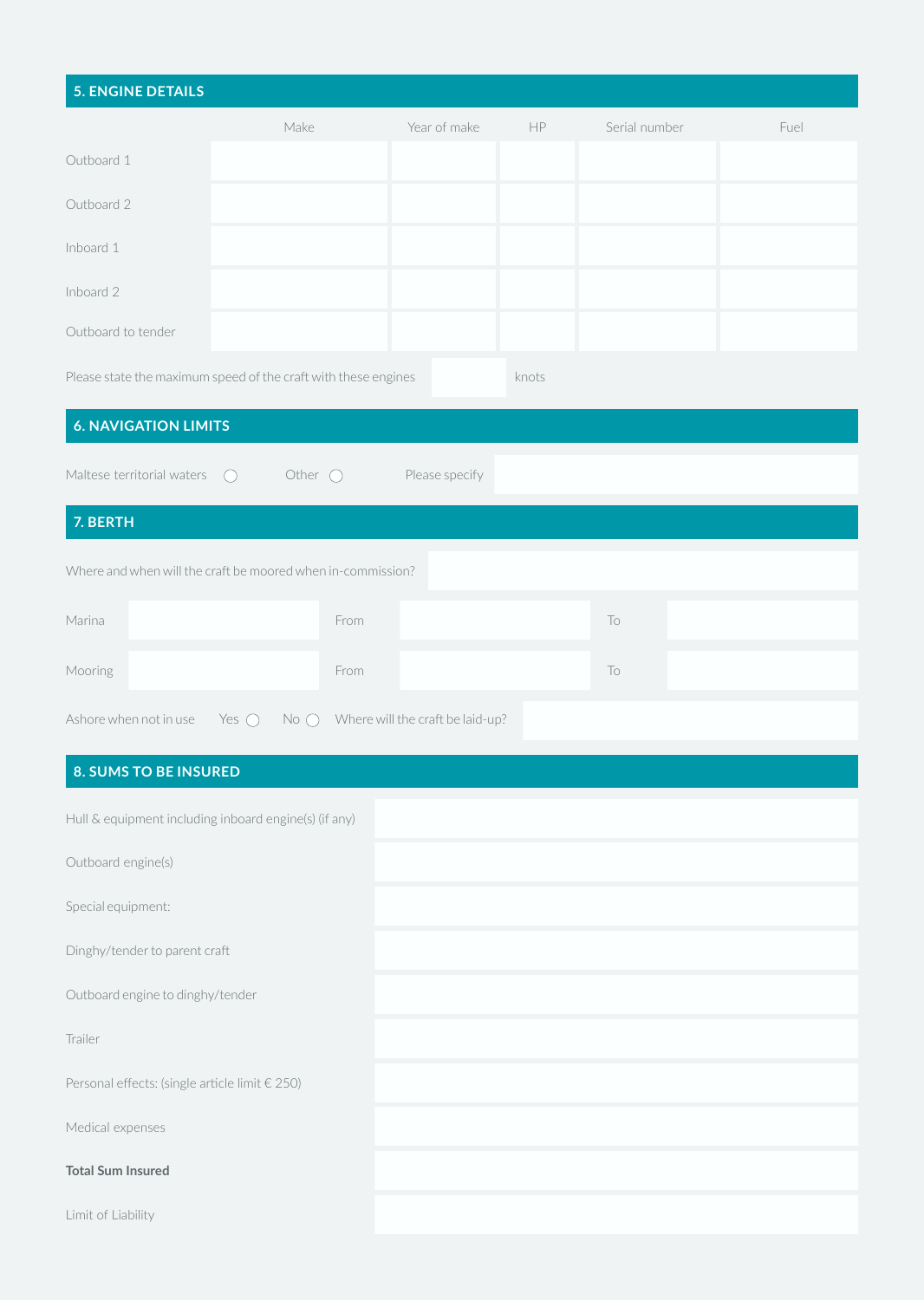# **9. DRIVERS** Name and surname **ID Number** ID Number **Date of birth** Number of years holding license

### **10. GENERAL QUESTIONS**

| Will the craft be used solely for private and pleasure purposes?                   |  |  | Yes $\bigcap$  | $No$ $\bigcap$  |
|------------------------------------------------------------------------------------|--|--|----------------|-----------------|
| How many years of experience have you as an owner/crew of a craft?                 |  |  |                |                 |
| Do you have a boat license?                                                        |  |  | Yes $\bigcap$  | $No$ $O$        |
| What are your qualifications for boat handling?                                    |  |  |                |                 |
| Are you the sole owner of the craft?                                               |  |  | Yes $\bigcap$  | $No$ $\bigcap$  |
| Have you or any person you will permit to use the craft:                           |  |  |                |                 |
| a) ever been convicted or are currently convicted of any offense?                  |  |  | Yes $\bigcap$  | $No$ $\bigcap$  |
| b) suffered any accident or loss in the last 5 years with any craft used or owned? |  |  | Yes $\bigcap$  | $No$ $\bigcap$  |
| c) had any insurance on any craft cancelled or refused?                            |  |  | Yes $\bigcirc$ | $No$ $\bigcirc$ |
| Did the craft ever sustain any damages?                                            |  |  | Yes $\bigcap$  | $No$ $O$        |
| Has the craft ever been converted in any way?                                      |  |  | Yes $\bigcirc$ | $No$ $\bigcirc$ |
| Please provide further details in respect of the above questions.                  |  |  |                |                 |

If any Bank or equivalent has an interest in the craft, please state name and address.

What type of fire extinguisher(s) is/are fitted on the craft?

Any other information which you would like to add.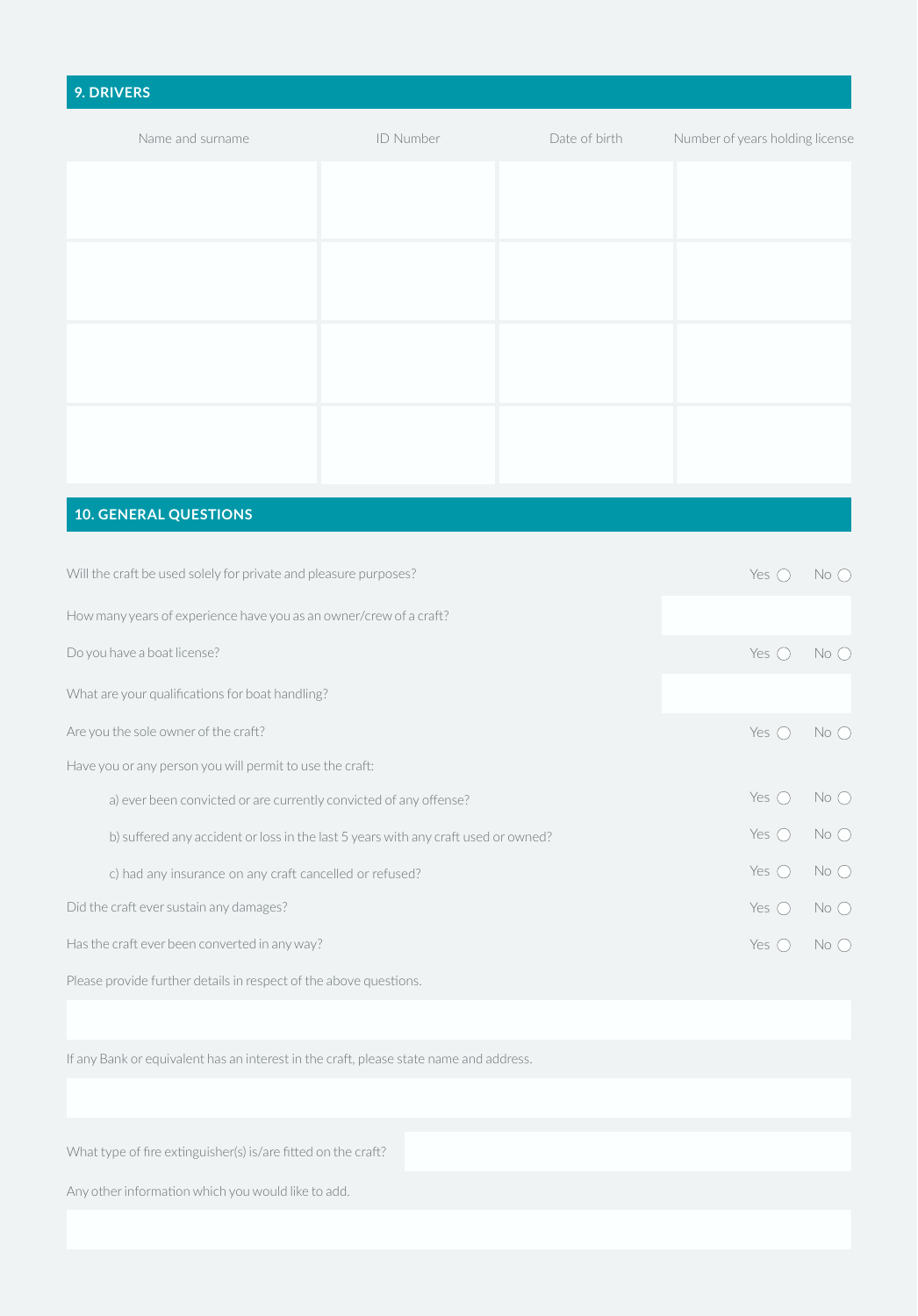#### **11. DATA PROTECTION NOTICE**

WHO WE ARE Elmo Insurance Limited (C-3500) of Elmo, Abate Rigord Street, Ta' Xbiex, XBX 1111, Malta ("We/Us/Our") is the data controller in relation to personal information which We<br>hold about You ("Personal Data"). Queries relating to data protection matters may be referred<br>to Our Data Protection Officer at: Rigord Street, Ta' Xbiex, XBX 1111, Malta or at: dpo@elmoinsurance.com.

OUR COMMITMENT We highly value the trust that You place in Us and We are committed to protect the security of Your Personal Data and to ensure that Your rights according to data protection Law are safeguarded.

INFORMATION WE HOLD ABOUT YOU As data controllers, We may collect, store and use the ing categories of Personal Data

- a. Basic Personal Data, such as: Your name and surname; identification document details; dateof birth; mail address; contact details; banking details; occupation and signature; b. Information about Your insurance requirements, such as: details about the subject matter to
- be insured and details about persons to be covered by Our insurance products;
- c. Additional information, such as: accident, loss or claims history; creditworthiness; no claims bonus; insurance history (including: previous special underwriting conditions imposed and decline of cover); annual income and matters relating to the prevention, detection and/or suppression of fraud, money laundering and terrorism and Your marketing preferences;

We may also collect, store and use the following "special categories" of more sensitive Personal<br>Data, such as: current and past health information; pre-existing health conditions or injuries;<br>medication; medical treatment smoking or drug abuse history

**HOW WE WILL PROCESS INFORMATION ABOUT YOU** We will only process Your Personal<br>Data when the Law allows Us to. Most commonly, We will use Your Personal Data in the following circumstances:

- a. Where We need to perform the contract which We have entered with You;<br>b. Where We need to comply with a legal obligation: and
- 
- b. Where We need to comply with a legal obligation; and c. Where it is necessary for Our legitimate interests, or those of third parties, provided that such legitimate interests are not overridden by Your interests or fundamental rights and freedoms which require the protection of Personal Data.

We may also process Your Personal Data in the following situations, which are likely to be rare:<br>a. Where We need to protect Your vital interests or the vital interests of another person;<br>b. Where it is required in the

**IF YOU FAIL TO PROVIDE PERSONAL DATA** If You fail to provide certain Personal Data when requested, We may not be able to perform the contract We have entered with You or We may be prevented from complying with Our legal obligations.

HOW WE USE PARTICULARLY SENSITIVE PERSONAL DATA Special categories of Personal Data require higher levels of protection. We need to have further justification for collecting, storing and using this type of Personal Data. We may process special categories of Personal Data in the following circumstances:

- a. In limited circumstances, with Your explicit written consent;
- b. Where We need to carry out Our legal obligations; c. Where it is needed in the public interest;
- 
- d. Where it is needed to assess Your working capacity on health grounds, subject to appropriate confidentiality safeguards;
- e. Where it is needed in relation to the exercise or defense of legal claims.

Less commonly, We may need to process sensitive Personal Data where it is needed to protect Your vital interests or the vital interests of other persons and You are not capable of providing consent or where You have already made the information public.

We will not use Personal Data for any other purpose which is incompatible with the purposes described in this Notice, unless such use is required or authorised by Law, authorised by You or is in Your own vital interest (such as in the case of medical emergency).

HOW WE MAY SHARE YOUR PERSONAL DATA We may share Your Personal Data within Our different departments, Our affiliated companies and Our service providers, including assistance and road assistance service providers. This is generally required for the performance of Our contract with You; in order to identify products which may be of interest to You; for pricing and underwriting purposes; for marketing purposes; and for claims management purposes. Moreover, We may share Your Personal Data to prevent, detect and/or suppress fraud and in order to be able to comply with Our legal obligations.

We may also share Your Personal Data with third parties, including: insurance undertakings; insurance intermediaries; reinsurers; medical professionals; legal professionals; hospitals and clinics; surveyors, architects, loss adjustors and other appointed experts in the course of underwriting or claims management processes; Transport Malta; the Malta Insurance Association; credit referencing agencies; the Commissioner of Police, the Financial Intelligence Analysis Unit (FIAU), tax authorities and any other body, institution or authority which is authorised to receive<br>Your Personal Data from us according to Law. This is generally required for the performance of<br>Our contract with You, to p exercise or defend legal claims, and to comply with Our legal obligations. Additionally, in limited circumstances, Your Personal Data may be made accessible to third party service providers for IT system testing and maintenance purposes, and for insurance audit and actuarial purposes. We are a member of the Malta Association of Credit Management ('MACM'). If You fail to settle any amounts which are due to Us, We have a right to pass on information about You and about the amounts owed by You to Us to MACM as well as to any legally entitled third party. Where such a disclosure is carried out, MACM, as a Credit Referencing Agency, shall be deemed to be a Data Controller of the personal data it processes within its systems, in pursuance of its legitimate interests, such as promoting responsible lending, amongst others. For more info please visit https://www.macm.org.mt/dataprotection. Data Protection queries concerning MACM may be referred to its Data Protection Officer at dataprotectionofficer@macm.org.mt In all cases, the sharing of Your Personal Data is made subject to appropriate confidentiality safeguards.

TRANSFER OF PERSONAL DATA OUTSIDE MALTA We may share Your Personal Data with third parties established both within and outside the European Economic Area, subject to observance with all confidentiality safeguards applicable according to Law.

HOW WE MAY OBTAIN PERSONAL DATA ABOUT YOU Apart from the Personal Data which You provide Us with, We may obtain Personal Data about You from third parties to prevent, detect or suppress insurance fraud, money laundering and terrorism; to exercise or defend legal claims; and to safeguard Our legitimate expectations in so far as this is permitted by Law. In particular,<br>We may receive Personal Data about You from third parties who we may share Personal Data with according to this Notice; the ETARS traffic accident database; the Court Registry Database<br>(LECAM); the Public Registry; the Registry of Companies and other entities which have authority<br>to disclose Personal Data to U assurance purposes. Our head office and branches are equipped with CCTV cameras for security purpose:

SECURITY We will take appropriate measures to protect Personal Data and sensitive Personal Data, which are consistent with the applicable privacy and data security Law and regulations, including requiring third party service providers to use appropriate measures to protect the confidentiality and security of Personal Data and sensitive Personal Data.

DATA INTEGRITY AND RETENTION We will take reasonable steps to ensure that Personal Data and sensitive Personal Data processed by Us, is reliable for its intended use and is accurate and complete for carrying out the purposes described in this Notice. We will retain Personal Data and sensitive Personal Data for the period necessary to fulfil the purposes outlined in this Notice, unless a longer retention period is required or permitted by Law.

YOUR RIGHTS You have the right to object at any time to the processing of Your Personal Data. You can exercise this right by contacting Our Data Protection Officer. You also have the right to access Your Personal Data and sensitive Personal Data, the right to correct inaccurate Personal Data and sensitive Personal Data, the right to erase Your Personal Data and sensitive Personal<br>Data in certain circumstances and the right to receive the Personal Data and sensitive Personal<br>Data which You have provided to format for onward transmission by You to another entity, without hindrance from Us. If You wish<br>to exercise any of these rights, please contact Our Data Protection Officer. Please note however<br>that, certain Personal Data a correction and/or erasure pursuant to the applicable data protection Law or other legislation and regulations.

As part of the provision of Your insurance contract, We may use automated decision making, including profiling, subject to appropriate safeguards to protect Your rights and freedoms and legitimate interests. You have the right to request human intervention to express Your point of view and to contest automated decisions.

You can also file a complaint on data protection matters with the Office of the Information and Data Protection Commissioner by following this link: https://www.reportbreachidpc.com/ Complaint/

#### **12. DECLARATION**

#### I declare that:

- a. I have read and understood the contents of this proposal form/the contents thereof have been read and explained to me in a language which I understand and I declare that the above statements are to the best of my knowledge and belief correct and complete and will form the basis of the contract between me and Elmo Insurance Ltd. I agree that any person filling in this proposal form on my behalf shall for that purpose be regarded as my representative and not as a representative of Elmo Insurance Ltd. I understand that my failure to disclose material facts to Elmo Insurance Ltd may lead to my policy being rendered void and I oblige myself to inform Elmo Insurance Ltd immediately of any change of circumstances which may occur during the period of insurance or at renewal stage and which may have a bearing on the correctness of the above statements. Elmo Insurance Ltd has informed me about my right to obtain a copy of the policy conditions upon request.
- b. I declare that I have read and understood the Data Protection Notice. Furthermore I declare that I am authorised to disclose personal data as required in this form relating to any insured persons listed in this form.

c. I wish the cover to commence on:

\*(The date cannot be before the proposal is accepted by Elmo Insurance)

| Name & surname (in block letters) | Signature | Date |
|-----------------------------------|-----------|------|
|-----------------------------------|-----------|------|